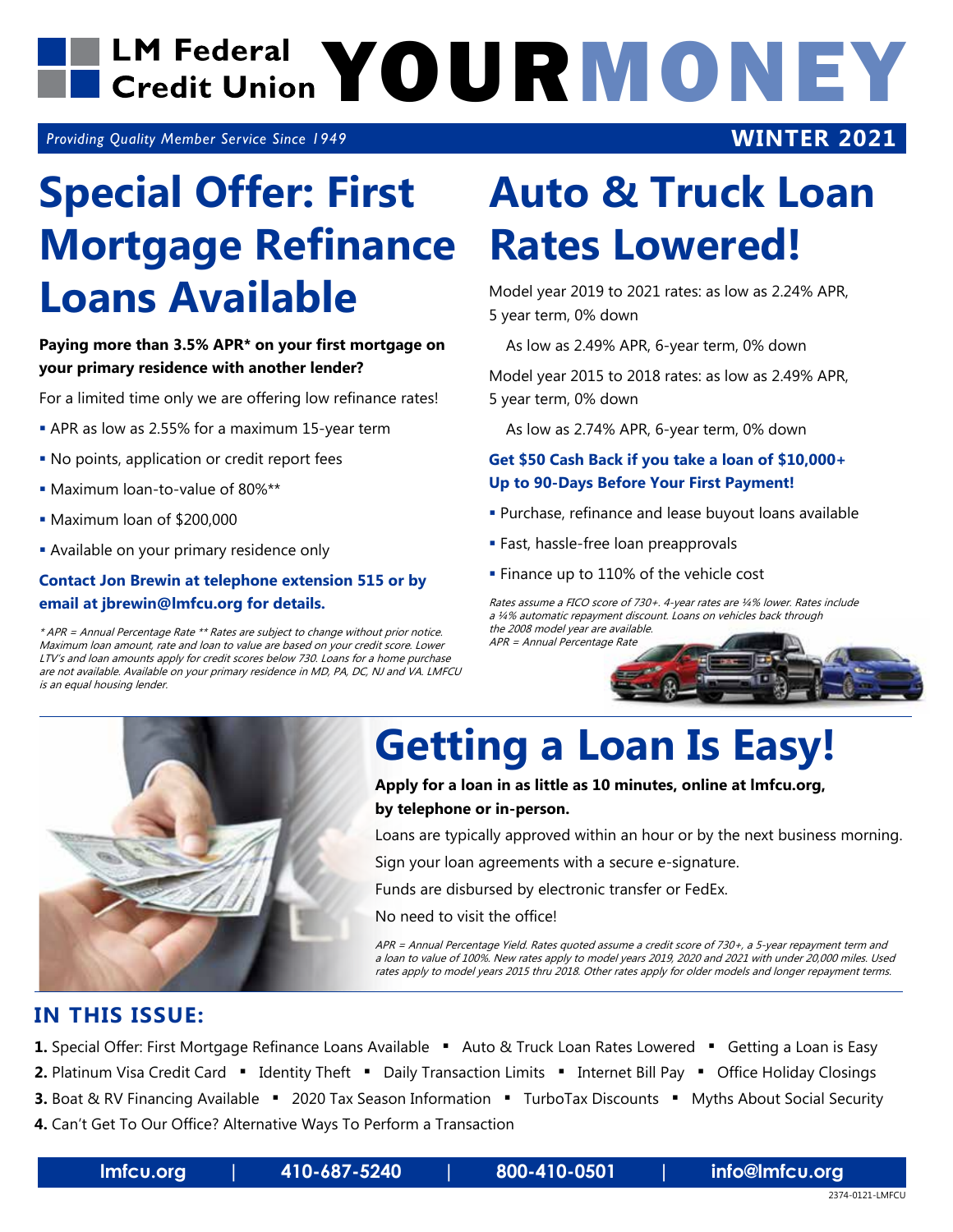### **LMFCU Platinum Visa Credit Card**

#### **Take advantage of our 0% introductory rate for 6-months on purchases and balance transfers!**

Transfer your bank credit card or personal loan balance to your LMFCU Platinum card.



 $\Box$  LM Federal Credit Union  $\parallel$  A low 2% balance transfer fee applies (Minimum \$2)

> **Call or visit lmfcu.org for additional information or to apply for a credit card.**

### **Mobile Deposit and ATM Cash Limits Increased**

Effective December 12th, the daily Mobile Check Deposit maximum limit was raised to \$5,000.

ATM and Visa check card cash withdrawal limits were raised from \$300 to \$500 and for VIP members from \$500 to \$700.

**Please contact a Member Service Representative to check on your daily cash withdrawal or card purchase limits.**

### **Holiday & Other Bills Piling Up?**



#### **Time For a Debt Checkup? Refinance and Save!**

- Personal/debt consolidation loans up to \$25,000
- **Loans for those with less than perfect credit**
- Home Equity loans & refinance mortgages up to \$200,000
- Finalize your personal or auto loan with a secure e-signature!
- **Flexible terms & multiple repayment options**

### **Holiday Office Closings**

 **Martin Luther King:** Monday, January 18th **Presidents Day:** Monday, February 15th

**Are You An ID Theft Victim?** 

#### **Scammers are taking advantage of fears surrounding the Coronavirus**

They're setting up websites to sell bogus products, and using fake emails, texts, and social media posts as a ruse to take your money and get your personal information.

**Visit the "What's New" note at lmfcu.org for details.** 



### **Using Internet Bill Payment?**

As Internet Explorer no longer receives feature updates and does not support modern web application security, it will not support our bill payment applications. We encourage our members to switch to a supported browser when accessing Online Banking and Internet Bill Pay.

Supported browsers include Google Chrome, Microsoft Edge, Safari and Mozilla Firefox.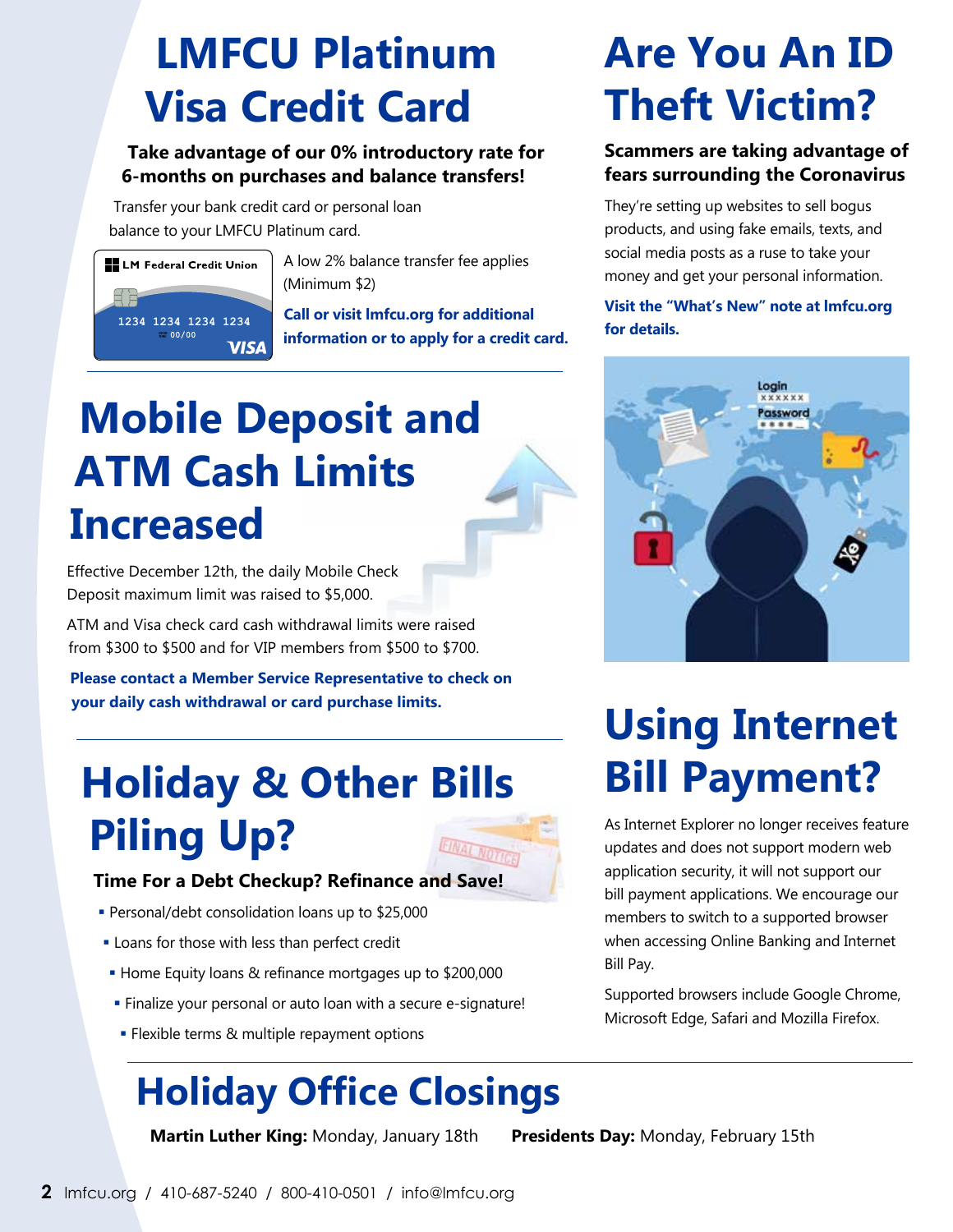### **Boat & RV Financing Available!**



 The boat and RV shows may have been canceled or delayed, but we are available as always to finance the purchase or refinance of your powerboat, sailboat, or jet ski. Loans with as little as 5% down and repayment terms up to 15-years are available. We can finance boats of almost any age and can finance RV's up to 15-years old.

 **Contact our Loan Specialists for details.**

### **2020 Tax Season Information**

#### **Hold Onto That Account Statement**

The enclosed statement lists the dividend (savings interest) and loan interest amounts paid during 2020. You will also be sent form 1099-INT for taxable dividends of \$10 or greater and form 1098 for mortgage interest paid of \$600 or greater.

Tax Refund? Direct Deposit To Your Account. You have the option of having your refund sent electronically to your LM Federal account. Use direct deposit to get your refund faster!



LM Federal's routing number: 252076390

## **Get Your Maximum Refund and Special Savings on TurboTax**



Getting your biggest possible tax refund has never been easier. From simple

to complex taxes, TurboTax® has you covered. Just answer questions about your year, and TurboTax fills in all the right forms for you. Need help? Real experts are standing by -- and can even do your taxes for you, start to finish. LM Federal Credit Union members save up to \$15 when you start TurboTax now!

# **Myths & Facts About Social Security**

#### **Myths:**

- Social Security will provide most of the income you need in retirement.
- If you earn money after you retire, you'll lose your Social Security benefit.
- **Social Security is only a retirement program.**
- **Social Security benefits are not taxable.**
- **Social Security is going bankrupt soon.**

**Visit the "What's New" note at lmfcu.org for details.**